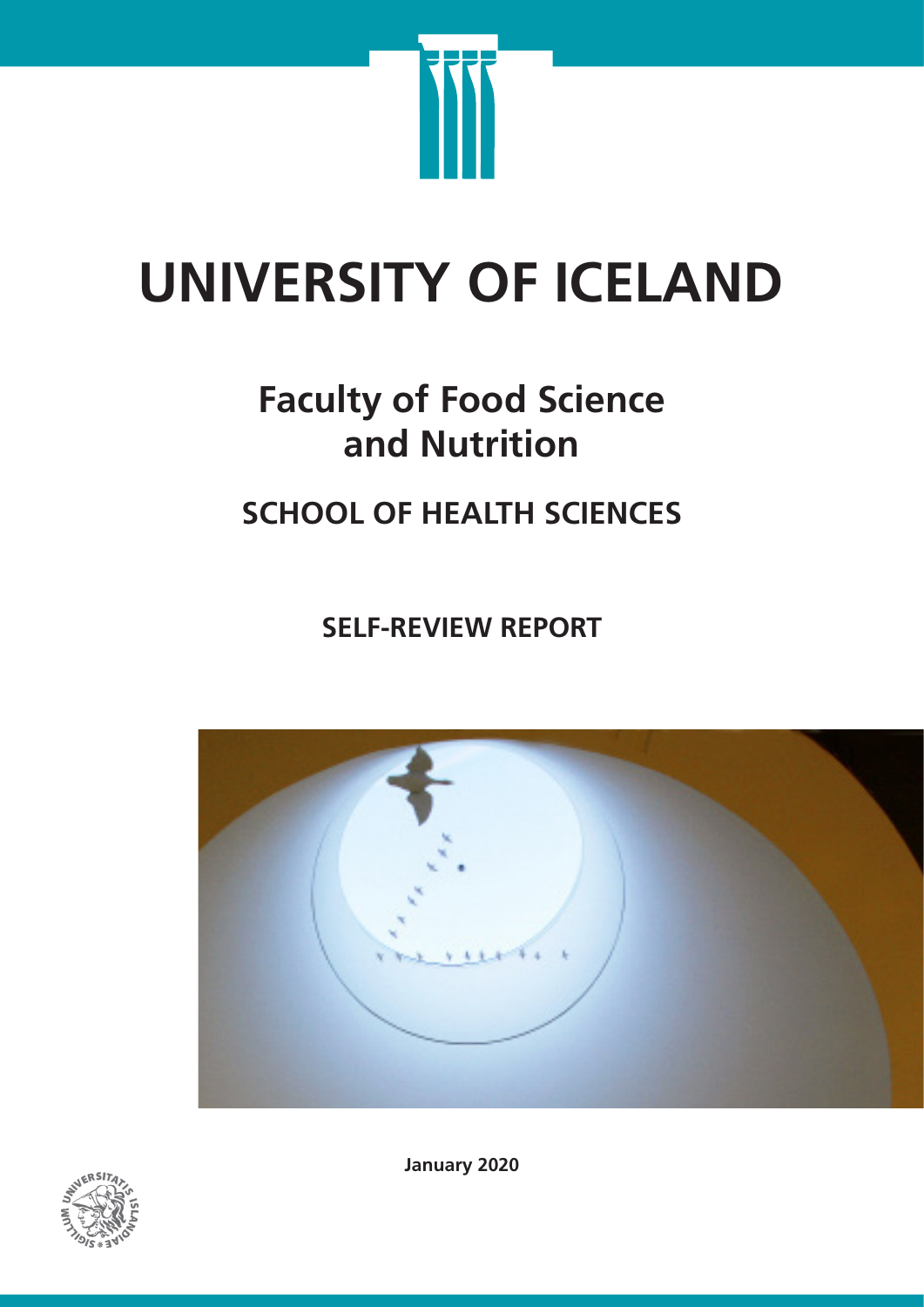

# UNIVERSITY OF ICELAND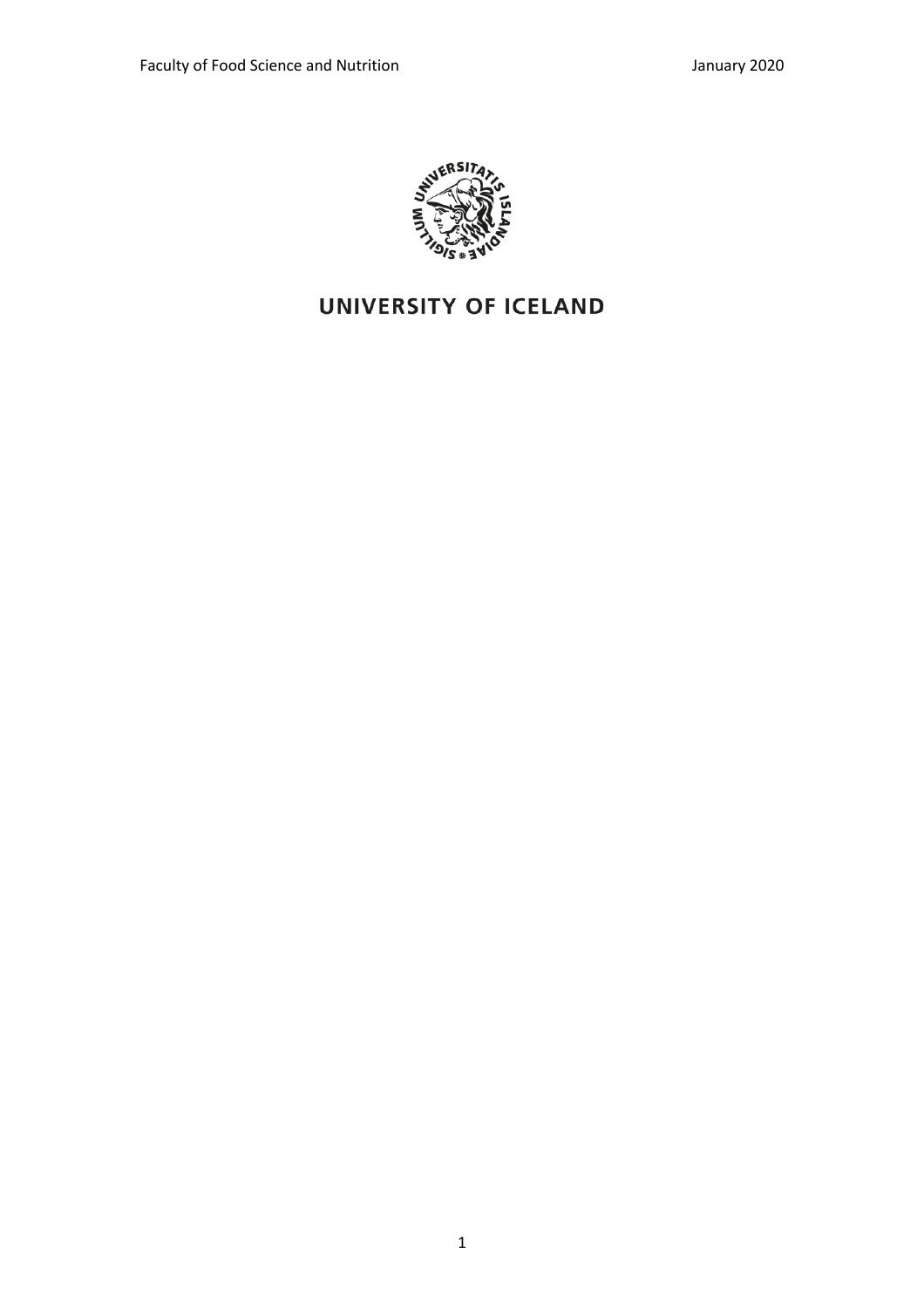# **Introduction**

This report is an abstract of the Self-Review Report of the Faculty of Food Science and Nutrition at the School of Health Sciences, University of Iceland and is intended for public disclosure at the University's website.

In accordance with the Icelandic Quality Enhancement Framework at the University level in Iceland and the University of Iceland's Guidelines for the organization, schedule and process of institution-led review of faculties and interdisciplinary programmes, the Faculty of Food Science and Nutrition (henceforth the Faculty), School of Health Sciences (the School), University of Iceland (the University), carried out self-evaluation during the autumn semester of 2019. The results are presented in this report. A self-evaluation committee was established in March 2019.

The committee members were:

- 1. Ólöf Guðný Geirsdóttir, associate professor and Head of the FFSN, and Chairperson of the self-evaluation committee.
- 2. María Guðjónsdóttir, professor and Vice-Head of FFSN, and academic staff representative.
- 3. Auður Ingólfsdóttir, administrative officer at FFSN and administrative staff representative.
- 4. Sveinbjörg Halldórsdóttir, project manager at FFSN and secretary of the committee.
- 5. Guðrún Svana Hilmarsdóttir, Food Science PhD student representative
- 6. Vilborg Kolbrún Vilmundardóttir, Nutrition PhD student representative
- 7. Herdís Ásgeirsdóttir, Nutrition M.Sc. student representative
- 8. Dagbjört Inga Grétarsdóttir, Food Science B.Sc. student representative
- 9. Dofri Vikar Bragason, Nutrition B.Sc. student representative
- 10. Björn S. Gunnarsson, head of Research and Development at Mjólkursamsalan the Icelandic Dairy Company, former student and society representative (graduated with a PhD. Degree in 2005)

In the spring of 2019, the committee set up a time schedule for the self-review work and arranged meetings with experts from the Centre for Teaching and Learning, the Social Science Research Institute and the University central administration. Core statistics describing the Faculty including number of students, funding and research activities were provided by the central administration. The Centre for Teaching and Learning provided expert assistance in the revision of learning objectives and outcomes. The Social Science Research Institute provided results from student satisfaction surveys. Student focus meetings were also arranged to provide feedback on the FFSN study programs. The surveys were used to draw attention to potential challenges within FFSN, which were discussed in more detail with the student focus groups. This report therefore relies primarily on information that the self-review committee collected on student views and opinions in the focus groups. Three international external reviewers from three different fields of Health sciences, including food science and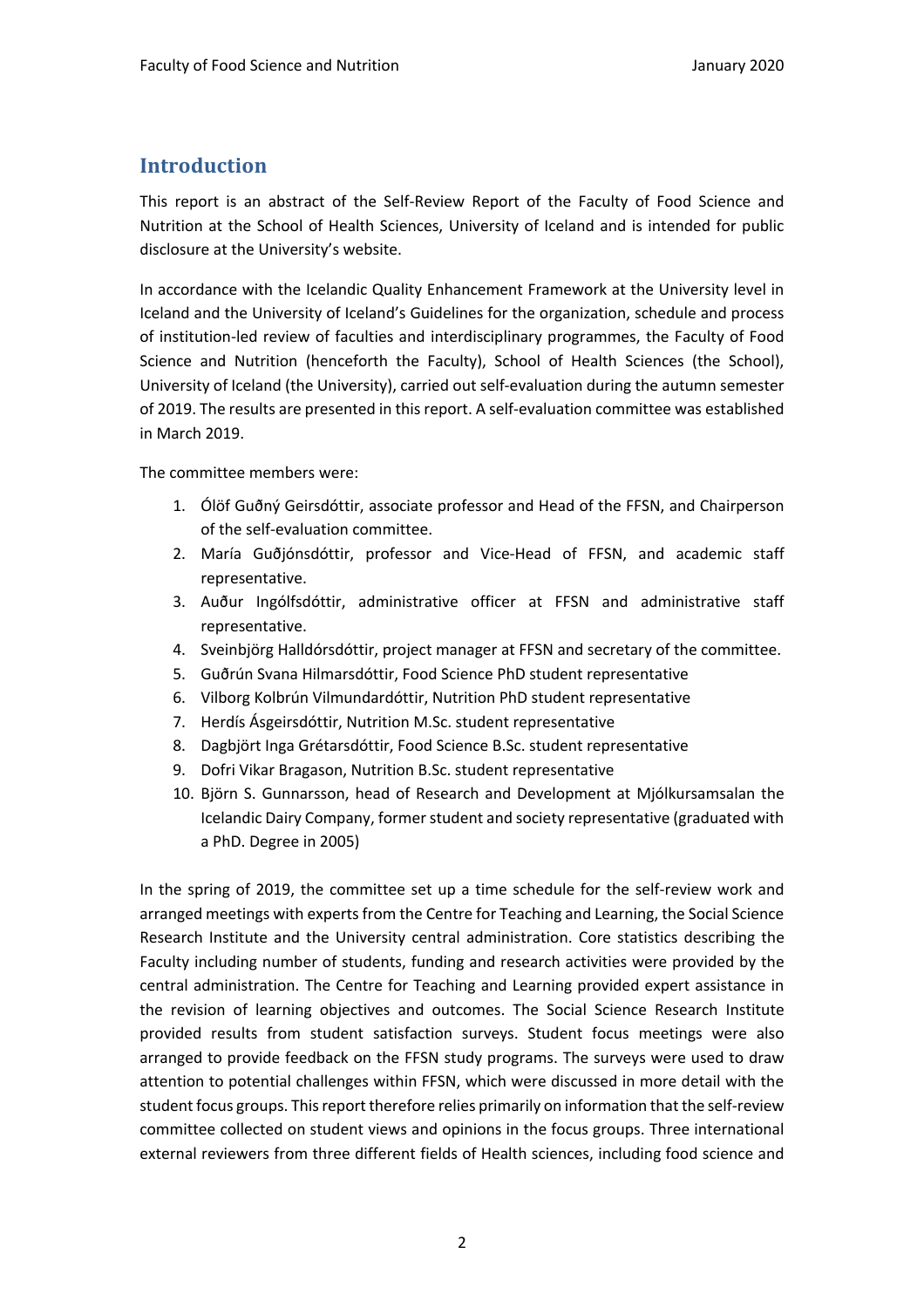nutrition (primary reviewer) reviewed the process of the self-evaluation work and the Faculty during the first week of October 2019.

The Self-Review Report is divided into three main parts. It firstly describes in detail the main Faculty characteristics including human resources, management structure, finance and short summary of students and study programmes. The faculties academic vision for both teaching and research is presented and local and international collaboration in teaching and research is discussed. Subsequently, student support is described. The second section includes a thorough description of the study programmes available within the Faculty. The section is divided by academic degrees (BS, MS and PhD) and the focus was to discuss in detail the structure and content of each study programme and, to identify their strengths and weaknesses. Importantly, student opinions on each study programme was collected through student surveys, focus groups and meetings and their views are presented and discussed separately for each academic degree. The third section presents a description on lessons learned from QEF1 and to what extent the Faculty was able to implement the main projects and goals set in 2013. Subsequently, it summarizes conclusions for Faculty research and teaching and highlights the learnings made from the current self-evaluation process.

# **Faculty Characteristics**

The Faculty of Food Science and Nutrition (FFSN) became an independent faculty within the School of Health Sciences in 2008. It is one of the smallest faculties at the University of Iceland, with only 9.87 full time equivalent positions and around 140 active students per year. FFSN is, however, highly research oriented and very productive in terms of peer-reviewed publications and number of PhD graduates.

The Faculty hosts six study programs, one BS program, one MS program and a PhD program for each of the food science and nutritional disciplines, respectively. The main aim of the study programs is to educate highly qualified specialists within Food Science and Nutrition, that can compete at an international highly competitive work market at the end of their studies. (Appendix 1, Table 1).

Among the 16 faculty members, 2 are in administration and in academic support, and 14 in academic tenure track or adjunct positions in 10.37 Full time equivalent positions (Appendix 1, Table 2). The gender distribution is even, at 8 are females and 8 are males, and together they cover a relatively broad spectrum of expertise within food science and nutrition. From the last self-review report the number of positions within the food science have been increased by 2 permanent positions being filled by young scientists, while older food science faculty members have retired or decreased their positions to make room for younger scientists. Within nutrition, one professor has retired, and two young scientists have been hired in part time positions instead. The age distribution is therefore currently balanced, although further recruitments are anticipated in the near future due to the prominent retirement of older faculty staff.

The Faculty is, in terms of undergraduate student number, one of the smaller faculties within the University with an average of 75 undergraduate students over the last four years in two study programmes (Appendix 1, Table 3). Recruitment of new students has been very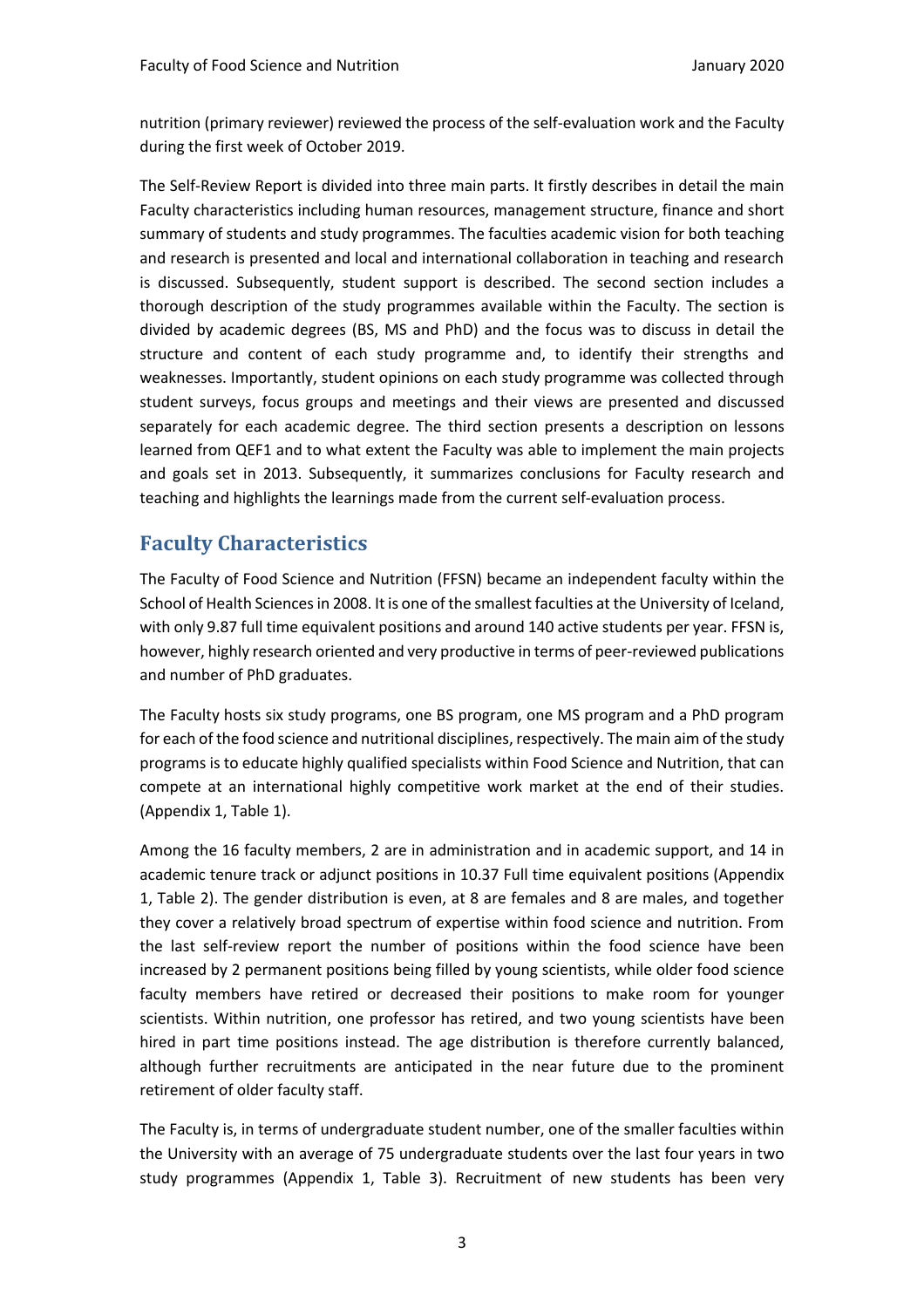successful in the BS program in Nutrition, while lower recruitment has been achieved in the Food Science undergraduate program. However, the graduate programs (MS and PhD) in Food Science have been more popular than the nutrition graduate programs in the last years. This can partially be explained by the fact that the Food Science graduate programs are provided and taught in English and thus also attract international students.The progress of students through the BS programmes is quite satisfactory, with a retention rate of about 65% and completion rates of 79% and 96% for Food Science and Nutrition, respectively. Similarly, retention and completion rates are very good in the MS programmes. Over the last four years one PhD student on average has graduated per year within Food Science with an average completion rate of 75%.

In 2018 the total number of registered students within the Faculty was 145; 85 undergraduate students, 44 master's students and 21 PhD students.

# Strengths, Weaknesses, Opportunities and Threats (SWOT)

An analysis of the main strengths, weaknesses, opportunities and threats (SWOT) of FFSN was performed to assess the characteristics of the Faculty.

|                 | <b>INTERNAL FACTORS</b>                                                                                                                                                                                                                                                                                                                                                                                                                                                                | <b>EXTERNAL FACTORS</b>                                                                                                                                                                                                                                                                                                                                                                       |
|-----------------|----------------------------------------------------------------------------------------------------------------------------------------------------------------------------------------------------------------------------------------------------------------------------------------------------------------------------------------------------------------------------------------------------------------------------------------------------------------------------------------|-----------------------------------------------------------------------------------------------------------------------------------------------------------------------------------------------------------------------------------------------------------------------------------------------------------------------------------------------------------------------------------------------|
| <b>POSITIVE</b> | <b>STRENGTHS</b><br>• High research activity - Leading researchers<br>• Highly capable staff in both research and teaching<br>• Interdisciplinary research and teaching<br>• Strong connection and collaboration with institutes, industry<br>and hospital<br>• Few students, opportunities for personal study plans and<br>better student service<br>• Strong supporting services (internal/external)<br>High employability of students after graduation<br>High student satisfaction | <b>OPPORTUNITIES</b><br>• Increased collaboration and focus on envirnonmental<br><i><b>issues</b></i><br>• Adaptation and application of new teaching methods<br>• Collaborations in research and teaching both<br>international and domestic<br>• Renewal of staff within 4 years - new focus and<br>opportunities<br>• Intended builing of joint house for the School of Health<br>Sciences |
| <b>NEGATIVE</b> | <b>WEAKNESSES</b><br>• Lack of faculty staff-high workload<br>· Few students<br>• Lack of common location - wide geographical<br>distribution<br>• Challenges in student access to teachers and staff<br>• Challenges in faculty communications<br>Financial model weaknesses                                                                                                                                                                                                          | <b>THREATS</b><br>· Financial model threats<br>Small faculty - risk of overload and burnout<br>۰<br>Recruitment issues<br>٠<br>Changes in political environment<br>۰<br>Research grant availability<br>Potential student dissatisfaction<br>٠<br>Changes in joining facilities<br>٠                                                                                                           |

# **SWOT ANALYSIS FFNS**

#### **Main Strengths**

The Faculty is highly research oriented, leading to very high research activities of the academic staff, who many are leading researchers within their field of expertise. The connection between research and teaching is strong on all educational levels, and especially in the graduate programs, where most graduate project work is performed in collaboration with leading international and domestic research institutes, the University Hospital, other faculties at the University and/or industry. The wide expertise of the academic Faculty members also allows for highly interdisciplinary research and teaching. The interdisciplinary nature of the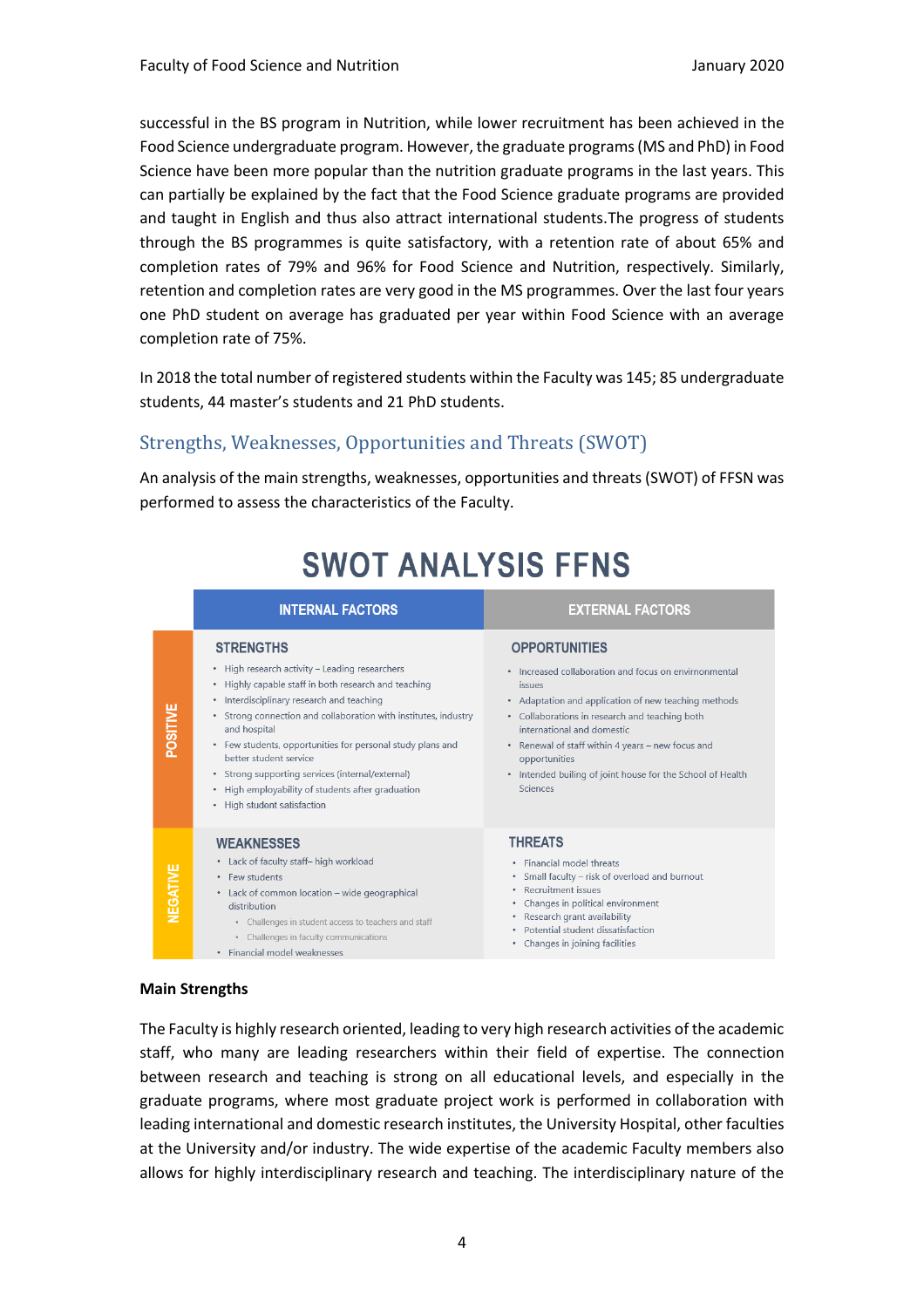research at FFSN is also related either directly or indirectly to all United Nations Sustainability Development Goals (SDGs). Due to the small size of the Faculty, more flexibility and personalization of study plans are achievable for the students than in larger faculties. The FFSN also possesses strong supporting services, both within the Faculty (FFSN administrative officer and project manager) and in collaboration with the School of Health Sciences and the main University support offices. Recent student satisfaction surveys indicate that the students are generally satisfied with the FFSN programs, although improvements of the FFSN activities are revised continuously.

Since 2016 all first-year undergraduate students in food science and nutrition have as many courses together as possible at Læknagarður where the FFSN administration and Head have their offices, in order to increase students' access to teachers and faculty administration. A social room for students has also been established at Læknagarður, where students can meet between classes, assist each other on homework and projects and socialize. This has had a very positive effect on the student morale, as well as student support from the Faculty.

#### **Main weaknesses**

The main weaknesses and obstacles in the FFSN activities can be categorized into three main categories:

- **1. Lack of faculty staff.** According to University rules, all academics with high research activity can reduce their teaching obligations. Of the 9.87 full time equivalent academic positions within the FFSN, the majority of teachers have reduced teaching obligations (Table 3), which means that teaching is often done in overtime or by PhDstudents, who are often quite good at teaching, but the curriculum is neither stable, financially optimal nor sustainable. This puts strains on the Faculty to implement curriculum improvements, in addition to providing students with the learning environment they deserve.
- 2. **Lack of common location.** As in 2014, the main challenge in terms of management is that the FFSN program is housed in several separate locations, approximately 15 km apart and teaching is in six places scattered within this 15 km radius.
	- a. The nutrition program facilities are located at the Landspítali University Hospital, which is a major advantage in terms of teaching and training within nutrition sciences and clinical nutrition, and the University hospital has facilitated an interdisciplinary research collaboration within the hospital. The nutrition education and research with nutritional clinical laboratory work is mostly conducted at the Landspítali facilities, as well as the conduction of randomized controlled intervention trials.
	- b. The food science program and facilities are located at the Matís Ltd., Food and Biotech R&D headquarters at Vínlandsleið 12-14 in the east part of Reykjavík. Matís is a governmental public limited company formed in 2007 after a merger of three governmental research institutes servicing the food industry. This collaboration and shared facilities give the department access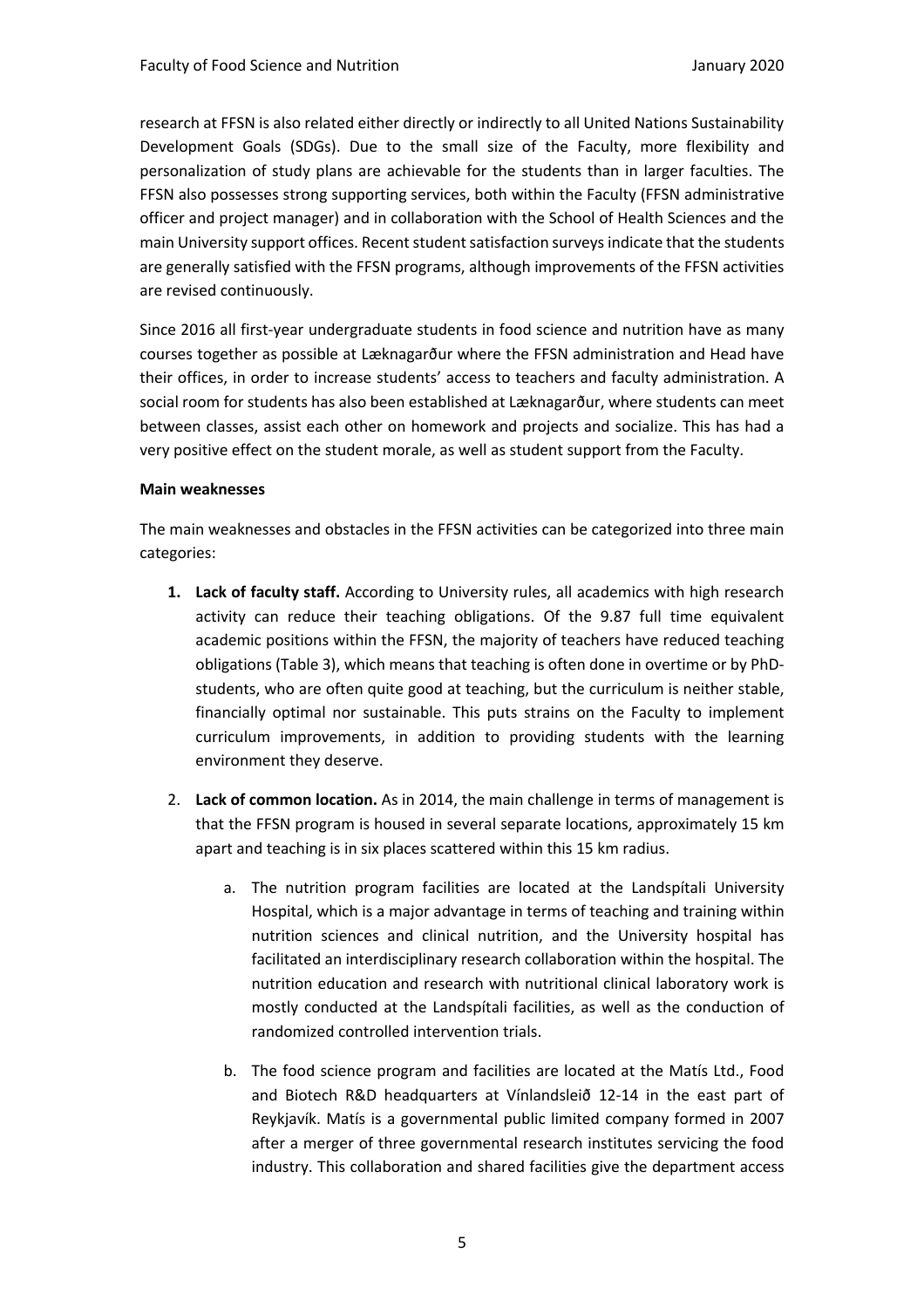to facilities, research equipment and supporting staff that could not be matched if the food science program was housed at the University campus.

Despite obvious advantages in the terms of teaching and training, the dispersion in location of faculty members at the University Hospital and Matís reduce the connections between faculty members. In addition, the downside of the Faculty being hosted in different locations far apart is that there is less catalysts for common interdisciplinary projects and coordination of teaching activities, as the faculty members do not meet on a daily basis. However, faculty members strive to minimize these barriers through regular faculty meetings and are active in common policy making within the Faculty, as well as in the School of Health Sciences and University management councils.

3. **Few students.** The small size is both the main advantage and disadvantage of the Faculty. The financial model is built partially on the research activities and partially on students finished ECTS, which puts severe pressure on the Faculty to attract more students to the programs. To meet this demand the Faculty hired in a Project manager, who's main duties involve faculty promotion, in November 2018. This promotion work led to a successful substantial increase in new student recruitments for the 2019-2020 academic year (69 accepted new BS students in the academic year 2019-2020 compared to approximately 37 in the year before). This promotion work will be continued to add more students in the years to come.

#### **Main opportunities**

Research with international leading research partners can be further strengthened by current academic staff and recruitment of new staff. Within the next 4 years four members of the academic staff will retire due to age, opening positions for new researchers and new focus points. This work has already begun with the recruitment of 3 adjunct positions in FFSN within the last 2 years. One of these adjunct positions include a specialist in life cycle assessment (LCA) of food production, sustaining the connection to the United Nations Sustainability Development Goals (SDGs) even further.

FSN requires that new academic staff obtains an education in higher learning. This has led to the implementation of more versatile and novel teaching methods during FFSN classes. The relatively small classes also open up for more active learning methods, such as case-based learning, project work, flipped classroom etc. which is more difficult in larger classes.

A special effort has been put into joining courses between the two disciplines for first year B.Sc. students to make them understand the interdisciplinary nature of food and nutritional sciences and to give them a stronger feeling of belonging to a class. This work will be continued and strengthened even further.

New opportunities then lie in the intended building of a common house for the School of Health Sciences in connection to the University Hospital. By joining the Faculty members in one location and shortening the distance to other faculties within the School of Health Sciences offer new and more effective ways of interdisciplinary research and teaching both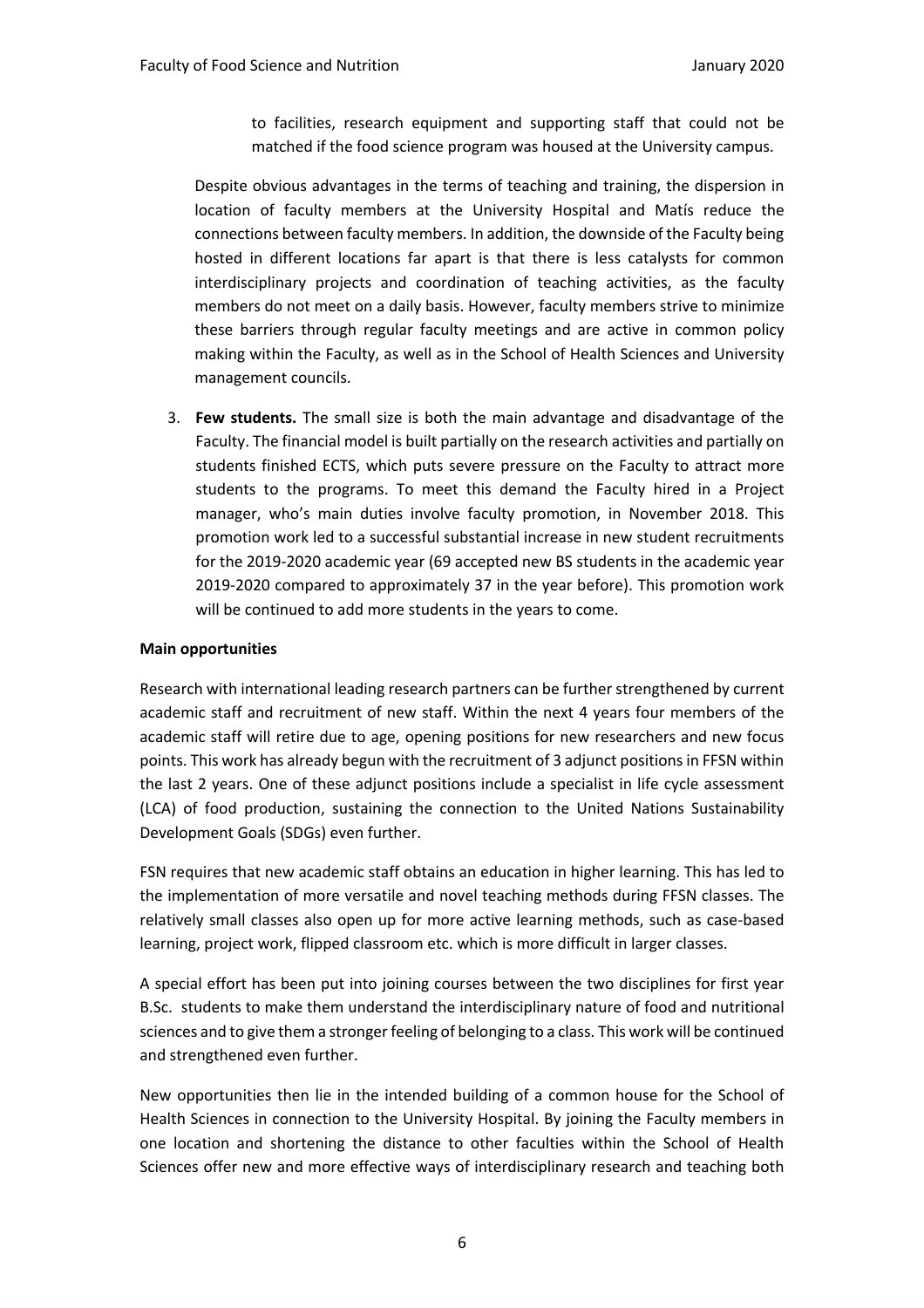within FFSN and between FFSN and other faculties. This will have an especially high impact on FFSN of the faculties in the School of Health Sciences, both due to the small current size of the Faculty and its currently widespread location of staff.

#### **Main threats**

The main threats of FFSN are connected to the small number of staff and students.

- Since the financial model is to a large part based on the number of students and ECTS that they finish the low number of students, especially in the undergraduate programs are of special concern for FFSN. Recently initiated promotion work does though seem to attract new students to both the food science and nutrition disciplines and the promotion work will be continued to increase the student numbers even further.
- Few academic positions and high expectations on teaching and research obligations increase the risk of work overload, stress, burnout, sick-leaves and difficulties in combining a personal and a professional life. This has been seen in recent work satisfaction surveys performed at the University. This risk of course is present for all faculties at the University. However, the small size of the FFSN faculty increases this risk even further. The working conditions and work satisfaction of FFSN staff will be continuously monitored closely in order to minimize this risk. Evening out workload between academic faculty will also be a variable that is deeply considered during recruitment of new staff.

The political environment in Iceland, as well as in Europe can then have a serious effect on the FFSN activities, including focus points and research grant availability, governmental aid to the University, international affairs and several other issues. The current government supports environmental issues strongly, but healthcare and education to a lower degree. There are therefore both opportunities and threats associated with the political environment at each point in time. The interdisciplinary nature of Food Science and Nutrition, and the continuous global need for nutrition food does stabilize this environment slightly. However, no guarantees exist in politics.

Building a joint house for the School of Health Sciences also poses some threats to FFSN. Due to the small size of the Faculty there is a risk for that any special needs of the Faculty will go unheard in planning and designing the new house. FFSN include both wet-lab and dry-lab activities, which some need very special facilities, including laboratories for chemical, physical microbiological, and sensory evaluation of food, storage and cooling/freezing rooms, teaching facilities, interviewing rooms, clinical facilities etc. Many of these facilities can be used together with other faculties, such as pharmacy, medicine etc. and FFSN encourages such joint applications when possible.

To try to make the FFSN needs heard the FFSN has active representatives in all major committees within the University and the School of Health Sciences, including the planning committees for the new facilities.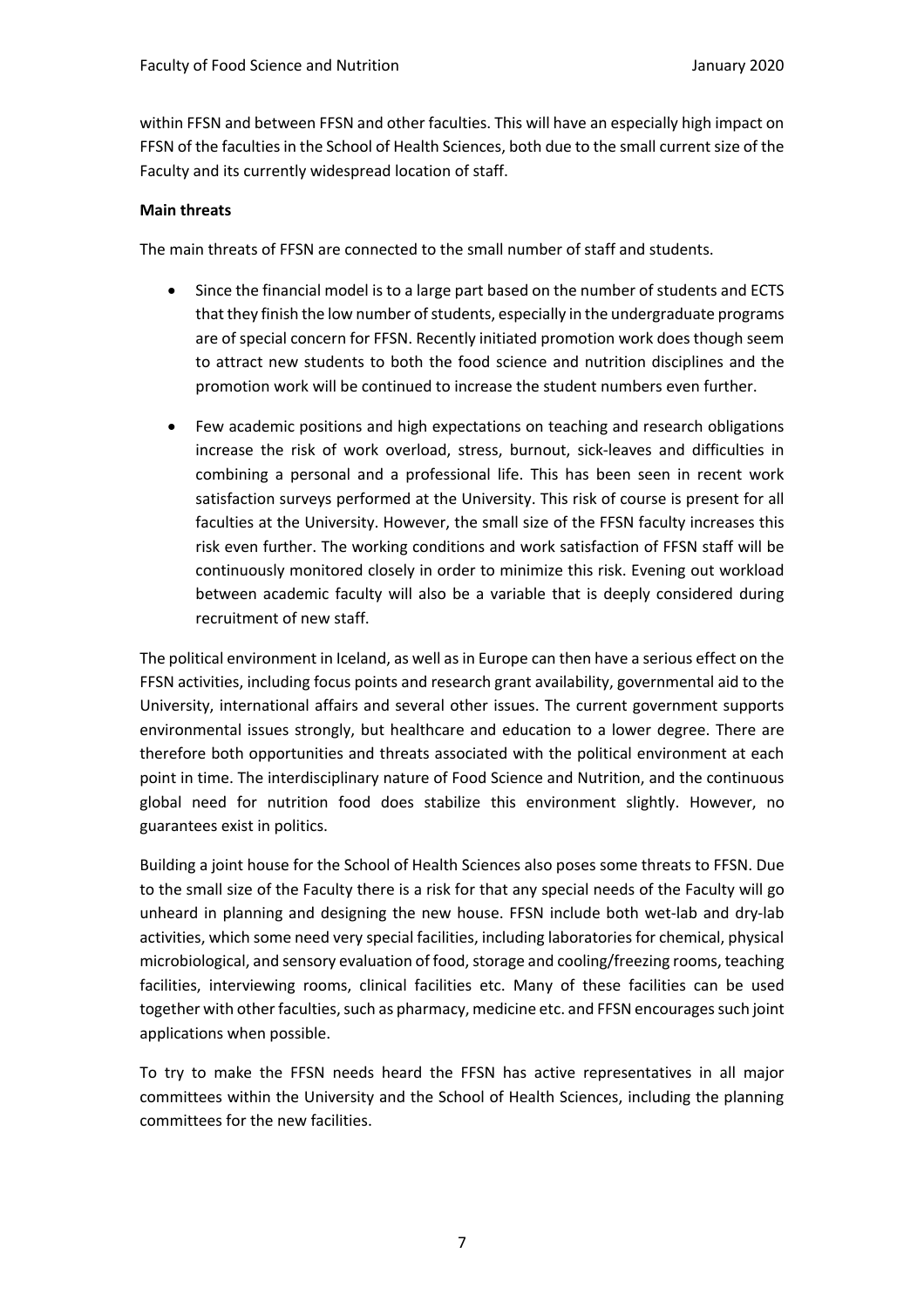# **Summary and Main Conclusions for the Faculty** Lessons learned from OEF1

Since the last self-evaluation report was submitted in 2014 numerous positive developments have taken place. Most of the six issues identified in 2014 report have been addressed, at least partially.

### 1. *Both graduate and undergraduate students worry about their job prospects*.

Currently, the market calls for more food scientists and nutritionists. A continuous need for clinical nutritionists, however, exists at the University hospital and at other health institutions. Higher focus on innovation and product development in the Food science programs also offers the possibility of students engaging in entrepreneurship and start-up companies. The study programs have also been given wider focus and been made more interdisciplinary, producing more job opportunities of students upon graduation.

*2. The whole framework from recruitment of PhD students, their education and thesis evaluation need to be monitored closely to ensure that their education and training meets high academic standards and the evaluation of their work is rigorous and independent.* 

Since the writing of the last self-evaluation report the FFSN has along with the School of Health Sciences implemented a stronger frame for the Ph.D. programs and for closer quality monitoring of the Ph.D. studies. The Ph.D. programs in the School of Health Sciences, including FFSN, have obtained the ORPHEUS certification of excellent practices in their Ph.D. programs. The recruitment of new Ph.D. students has become stricter, including requirements of detailed research and funding plans, student interviews with the doctoral study committee, requirements of handing in progress reports every 6 months, mid-term evaluations and more. This stronger frame has already led to higher quality and efficiency of the Ph.D. programs in FFSN. In addition, the FFSN has one of the highest productivities of Ph.D. students per academic staff at the University (19 graduated Ph.D. students in the last 5 years).

*3. Graduate student contracts need to be harmonized and a more structured approach is needed for making them aware of their rights and obligations.* 

The strengthening of the Ph.D. framework has also led to several improvements in the M.Sc. programs, including a joint application form for the M.Sc. research project, stricter guidelines from and closer monitoring of students by the FFSN graduate study committee, the recruitment of a postgrad studies manager at the School of Health Sciences and more. A M.Sc. study handbook, including guidelines, students' and supervisors' rights and obligations and other relevant information, is also made available to all graduate students upon their study start. Continuous revisions of the handbook and relevant application forms are performed.

*4. Revision of courses needs to be more structured so complaints about repetition in course material do not go unnoticed.* 

Several courses at the undergraduate level have been combined for both disciplines to make the teaching more effective and to educate students on the interdisciplinary possibilities between the two disciplines. Course descriptions and material in all FFSN study programs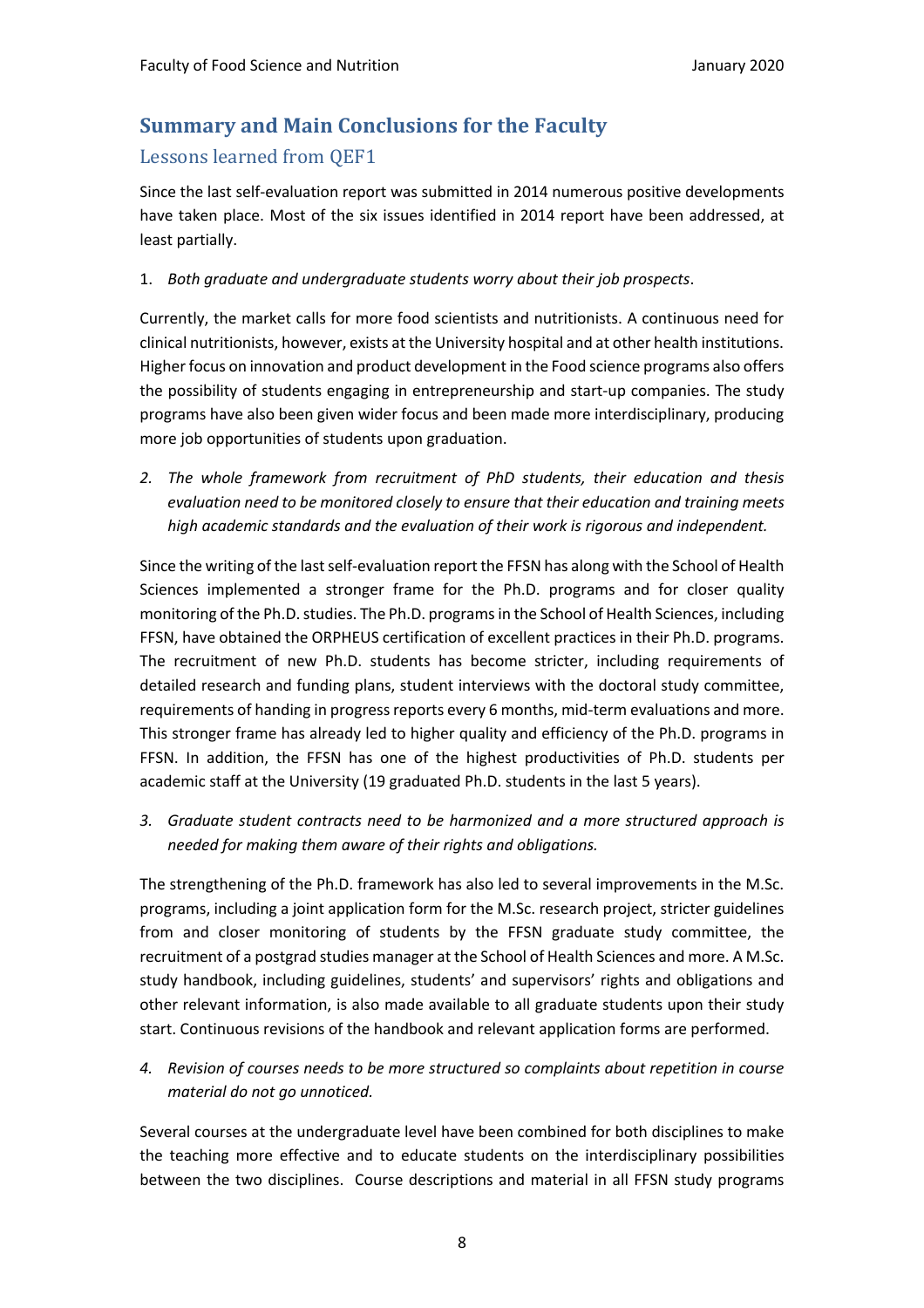have been reviewed and their revisions are ongoing. The revisions include the implementation of new teaching methods, prevention of repetition and reaching a higher quality of the study programs overall.

5. *Undergraduate students need to have access to facilities where they can meet and interact as is the case for many of the more established faculties at the University.*

As mentioned before has a student social room been established at Læknagarður, where they can meet and discuss teaching, socialize and assist each other for projects and homework. This work is therefore finished. Special care will be given to provide the FFSN students a similar facility when a new house for the School of Health Sciences will rise.

*6. Centralized surveys and interviews among 2nd year students suggest that they feel disintegrated from their studies and lack motivation.* 

Some of these issues have been resolved by the introduction of the student social room and by the combining of undergraduate courses between the disciplines. More effort has also been successfully laid into introducing discipline specific research topics in the 1<sup>st</sup> and 2<sup>nd</sup> year undergraduate courses to increase the integration between research and teaching and to increase student motivation. This issue is though under constant revision and improvement.

# Teaching and Learning

Main conclusion from the external committee is that, the main threats are related to the small number of students, and the fact that the financial model of the University is based on that, especially for undergraduate education. As there are too few students in the courses FFSN has made efforts to promote and make the education more well known in the society, resulting in a much increased number of students recruited during 2019. Also, there are problems that students do not stay in the program and that students are not involved in the development of programs.

Outcomes of SWOT analysis for teaching and learning are presented in Table 19. The main strengths related to the dedication of the faculty, but the weaknesses mainly related to the few students. Most of these weaknesses can be turned into opportunities, but threats facing teaching and learning concern lack of operational funding and small number of faculty which makes programme vulnerable and unsustainable.

# Management of Research

FFSN and students are active researchers and the research conducted is of high quality. The Faculty is currently involved in many research projects, both domestic and international and the average research output of faculty members has in recent years far exceeded that of others in SH and the University. Publications in academic peer-reviewed journals are emphasized and participation in international research projects encouraged. Coordination between research and learning is emphasized.

However, FFSN does not have a research plan or strategy, nor does it publish a report on programme research. This is at least in part a function of the University, but the Programme should have its own research priorities and plan, as stated in external report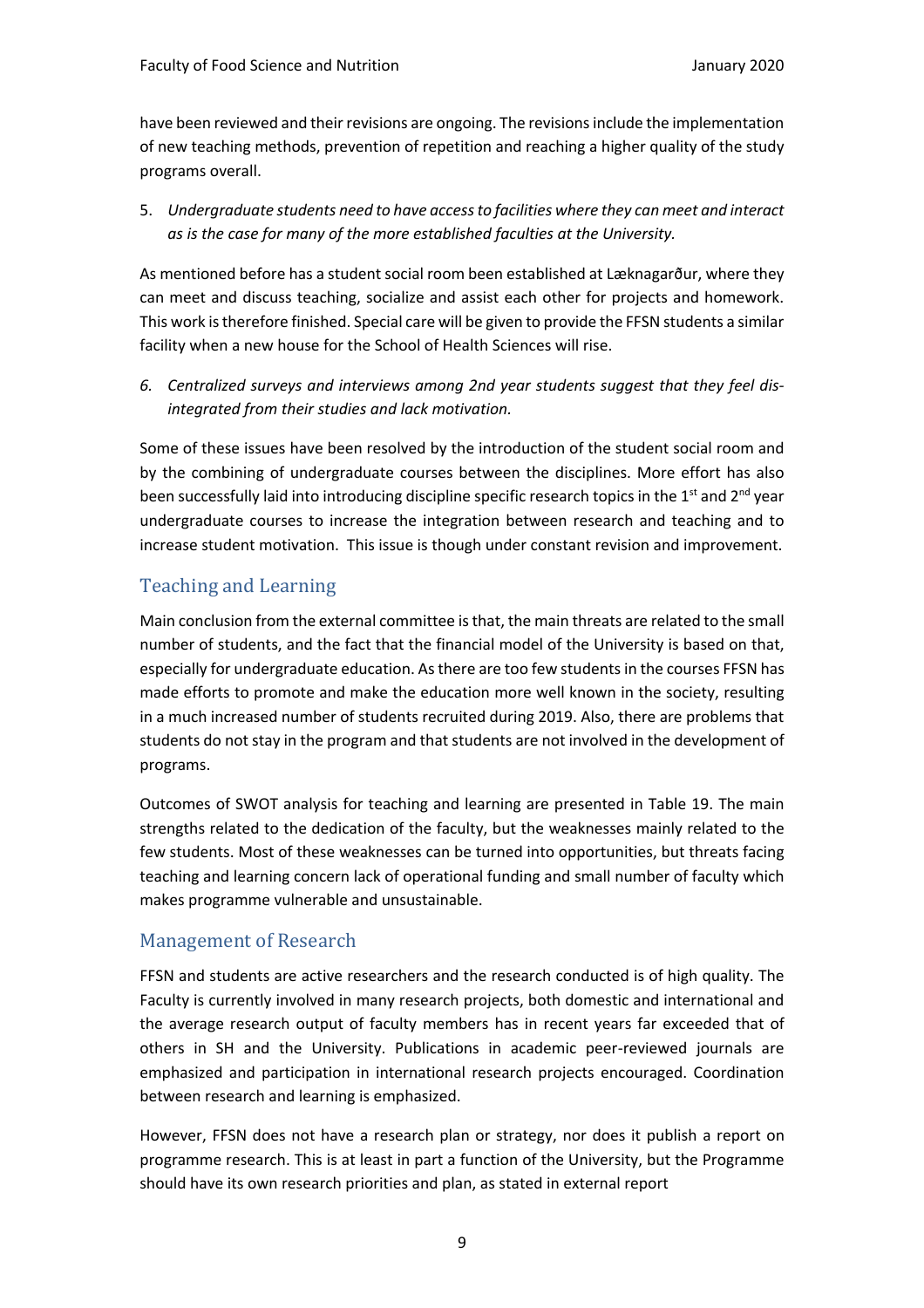### Follow-up Processes

The implementation of the Action Plan will be a standing item on meetings of the Faculty Board and similarly Faculty Head will report on the progress regularly to the School Board. Faculty Head reports formally to the School Dean on the status of the implementation and plans for next year together with other relevant QA matters no later than 1 December and this will be followed up in the School Board. The School Dean will subsequently make use of this report in a status report for all Faculties in the School, which will be submitted to the Quality Committee no later than 15 January. The Quality Committee writes a short report to the Rector no later than 1 February, which will subsequently be discussed in a meeting between the Chair of the Quality Committee, the Director of Quality Management and Rector, Vice-Rectors. Deans of Schools and the Managing Director of the Central Administration.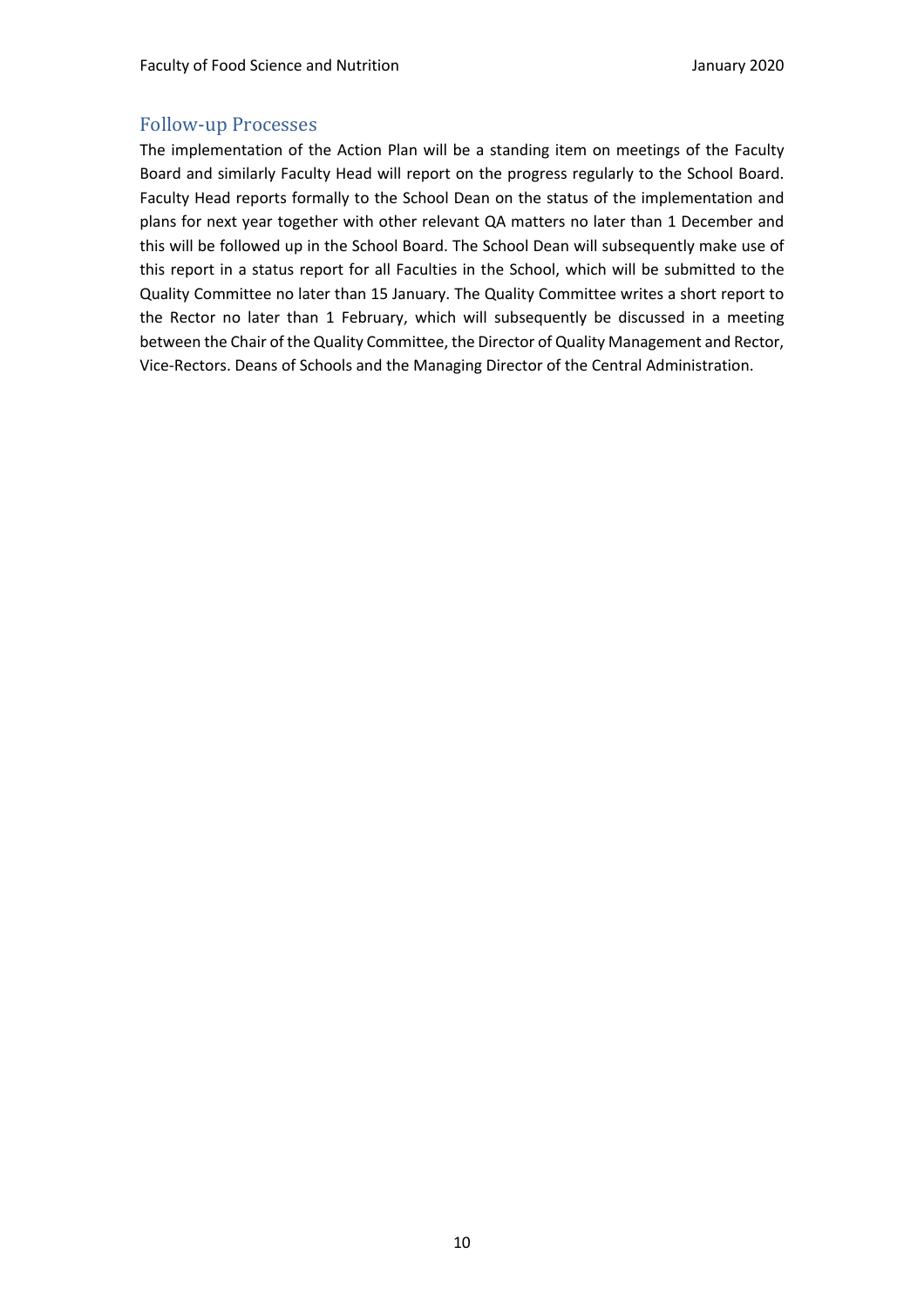# **Appendix 1. Key Figures.**

| <b>Name of Study Program</b> | Cycle <sup>1</sup> | <b>Degree</b> | <b>Credits (ECTS)</b> |
|------------------------------|--------------------|---------------|-----------------------|
| MAT261 Food Science          | 1.2                | BS            | <b>180 ECTS</b>       |
| MAT441 Food Science          | 2.2                | MS            | 120 ECTS              |
| MAT561 Food Science          | 3                  | PhD           | <b>180 ECTS</b>       |
| NÆR261 Nutrition             | 1.2                | BS            | <b>180 ECTS</b>       |
| NÆR441 Nutrition             | 2.2                | MS            | <b>120 ECTS</b>       |
| NÆR561 Nutrition             | 3                  | PhD           | 180 ECTS              |

#### **Table 1. Overview of present Study Programmes within the Faculty**

<sup>1</sup> See National Qualification Framework for Higher Education No. 530/2011.

## **Table 2. Faculty members as of 1 March 2019 and sessional teachers 2018, number (No.) and full time-equivalent (FTE)**

|                             | Male         |      | Female |      | <b>Total</b> |            |
|-----------------------------|--------------|------|--------|------|--------------|------------|
|                             | No.          | FTE. | No.    | FTE. | No.          | <b>FTE</b> |
| Professors                  | 6            | 4.50 | 3      | 3.00 | 9            | 7.50       |
| Associate Professors        | 1            | 0.37 | 1      | 1.00 | 2            | 1.37       |
| <b>Assistant Professors</b> | $\mathbf{1}$ | 1.00 | 0      | 0.00 | 1            | 1.00       |
| <b>Adjunct Lectures</b>     | 0            | 0.00 | 2      | 0.50 | 2            | 0.50       |
| Total                       | 8            | 5.87 | 6      | 4.50 | 14           | 10.37      |
| Sessional teachers          | 9            | 0.27 | 43     | 1.67 | 52           | 1.94       |

### **Table 3. Total number of students, number of entrants, retention rate for first year, and completion rate (4-year mean).**

| Program             | No. of students     |                           | No. of<br>entrants <sup>3</sup> | <b>Retention</b><br>rate | No. of<br>graduates | Completion<br>rate $4$ |    |
|---------------------|---------------------|---------------------------|---------------------------------|--------------------------|---------------------|------------------------|----|
|                     | <b>Total</b><br>no. | Full<br>time <sup>1</sup> | Part<br>time $2$                |                          | %                   |                        | %  |
| MAT261 B.Sc.        | 27                  | 17                        | 8                               | 8                        | 65                  | 6                      | 79 |
| <b>MAT441 M.Sc.</b> | 20                  | 14                        | 6                               | 6                        | 83                  | 8                      | 94 |
| MAT561 Ph.D.        | 8                   | 5.5                       | $\overline{\phantom{a}}$        | 1.75                     |                     | $\mathbf{1}$           | 75 |
| NÆR261 B.Sc.        | 48                  | 31                        | 13                              | 18                       | 64                  | 13                     | 96 |
| NÆR441 M.Sc.        | 16                  | 11                        | 4                               | 6                        | 100                 | 5.5                    | 84 |
| NÆR561 Ph.D.        | 5                   | 4                         |                                 | 1                        |                     |                        |    |

 $1 > 22.5$  ECTS completed. For Ph.D. students > 1 ECTS completed.

<sup>2</sup> 1-22 ECTS completed.

<sup>3</sup> For all programmes except Ph.D., no. of students completing at least one examination in first term.

<sup>4</sup> 2-year rate for diploma, 4-year rate for B.A./B.S., 3-year rate for M.A./M.S., 5-year rate for Ph.D.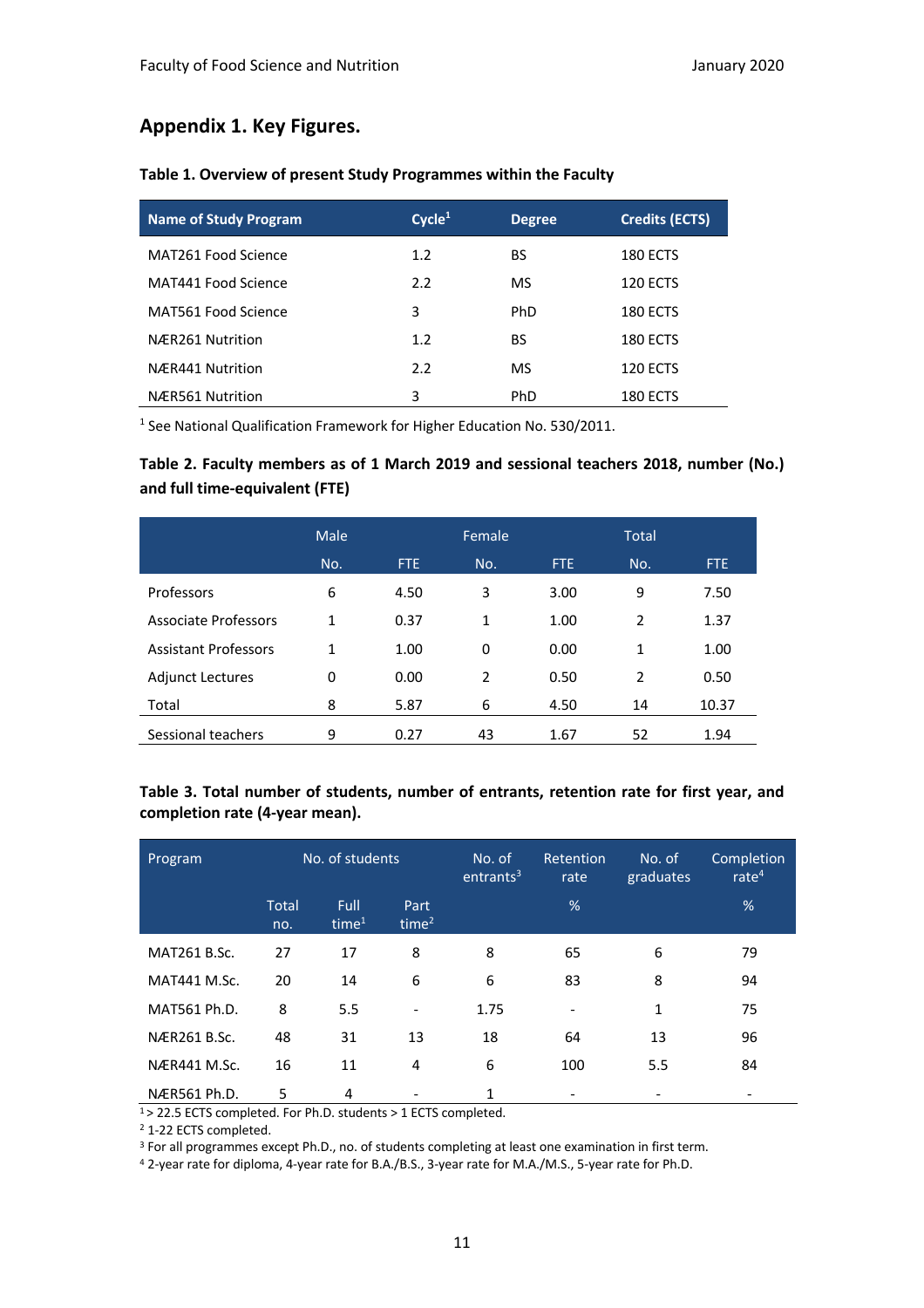**Table 4. Research output of Faculty members, based on the Evaluation System for the Public Universities in Iceland, expressed by mean total research points (A) and mean research points from peer-reviewed publications only (B) per FTE.**

|            | 2015 |      | 2016 |      | 2017         |      |              | 2018 | Mean |      |
|------------|------|------|------|------|--------------|------|--------------|------|------|------|
|            | A    | B    | A    | Β.   | $\mathsf{A}$ | B    | $\mathsf{A}$ | ΙB.  | A    | B    |
| Faculty    | 44.9 | 36.4 | 64.5 | 48.0 | 38.9         | 30.5 | 46.4         | 33.0 | 48.7 | 37.0 |
| School     | 39.7 | 29.0 | 40.6 | 29.6 | 34.7         | 24.1 | 37.7         | 27.6 | 38.2 | 27.6 |
| University | 37.8 | 24.7 | 37.1 | 25.1 | 34.8         | 22.8 | 37.8         | 26.4 | 36.9 | 24.9 |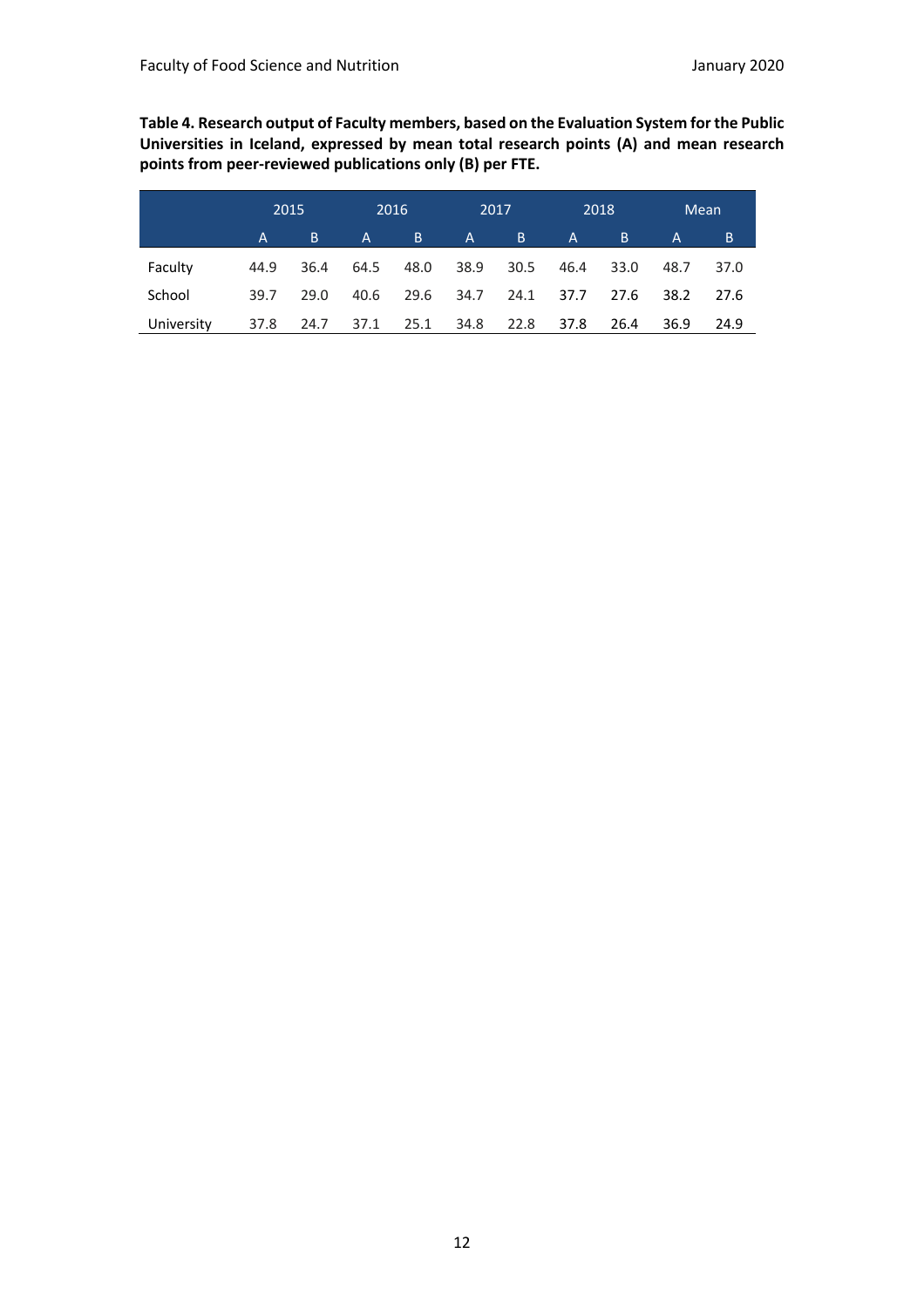# **Appendix 2. Action Plan for Teaching and Learning and Management of Research in QEF2**

| <b>Actions</b> | <b>How</b> | Deadlines Responsible |
|----------------|------------|-----------------------|
|                |            | l party.              |

#### **1. FACULTY LEVEL**

| Ch. 1.2        | <b>Faculty Characteristics</b>                                              |                                                                                                                                                      |                                            |                                                           |
|----------------|-----------------------------------------------------------------------------|------------------------------------------------------------------------------------------------------------------------------------------------------|--------------------------------------------|-----------------------------------------------------------|
| 1              | Joining Faculty facilities                                                  | School of Health new<br>building                                                                                                                     | Estimated<br>2025                          | FFSN meeting, Dean<br>of SHS & UoI main<br>administration |
| $\overline{2}$ | Combine courses<br>between disciplines -<br>better use of academic<br>staff | Many first-year<br>courses combined for<br>the two disciplines<br>-ongoing work                                                                      | 2021                                       | FFSN meetings                                             |
| 3              | Recruit new faculty                                                         | Renewal of faculty<br>due to retirement of<br>older staff                                                                                            | 2023                                       | FFSN meeting &<br>Dean of SHS                             |
| 4              | Recruit sessional<br>teachers                                               | Teaching grants used<br>to add more sessional<br>teachers                                                                                            | 2021                                       | FFSN dean                                                 |
| 5              | Attract 10% more<br>students to FFSN                                        | Continuing promotion<br>work                                                                                                                         | 2021                                       | FFSN project<br>manager                                   |
| 6              | Attract 20% more<br>students                                                | Continuing promotion<br>work                                                                                                                         | 2022                                       | FFSN project<br>manager                                   |
| $\overline{7}$ | Support to research<br>project proposal writing                             | Applying to project<br>proposal writing<br>funds (Sóknarstyrkir),<br>teaching obligation<br>reduction, support<br>services at SHS and<br><b>FFSN</b> | 2025                                       | FFSN dean                                                 |
| Ch. 1.3        | <b>Academic Vision</b>                                                      |                                                                                                                                                      |                                            |                                                           |
| 1              | Increase interdisciplinary<br>student research<br>projects                  | <b>Policy making:</b><br>Increasing<br>collaboration<br>between faculty<br>members of the two<br>disciplines within<br><b>FFSN</b>                   | Ongoing.<br>Re-<br>evaluated<br>in<br>2025 | FFSN faculty council                                      |
| 2              | Increase M.Sc. research<br>projects with salary                             | Take M.Sc. salaries<br>into account during<br>project proposal<br>writing                                                                            | 2025                                       | FFSN dean                                                 |
| 3              | Increase innovation and<br>entrepreneurship related<br>student projects     | Increase collaboration<br>with EIT food, initiate<br>courses in<br>entrepreneurship, e.g.<br>ecotrophelia                                            | 2022                                       | FFSN faculty council                                      |
| 4              | Strengthen collaboration<br>with international and                          | Supporting continuing<br>networking, and                                                                                                             | 2025                                       | FFSN dean                                                 |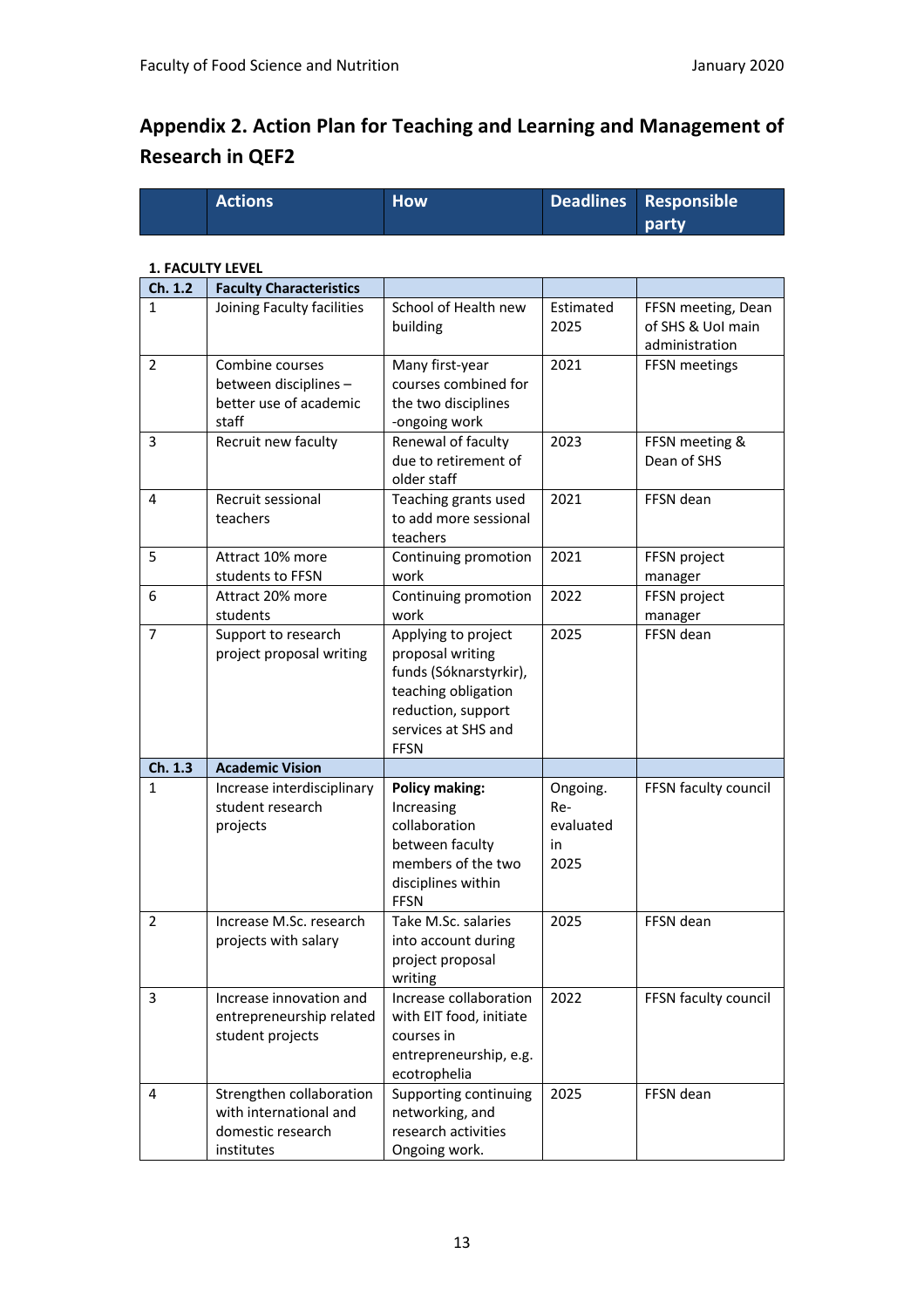| 5              | Strengthen connection<br>to the UNU SDGs                                                         | Increased<br>collaboration with<br>UNU-FTP                                                                                         | 2022 | FFSN faculty council           |
|----------------|--------------------------------------------------------------------------------------------------|------------------------------------------------------------------------------------------------------------------------------------|------|--------------------------------|
| 6              | Increase focus on<br>environmental effects of<br>food production and<br>consumption              | By recruiting an<br>environmental<br>specialist                                                                                    | 2020 | SHS dean<br>FFSN dean          |
| Ch. 1.4        | <b>Student Support</b>                                                                           |                                                                                                                                    |      |                                |
| 1              | Make FFSN support<br>services more visible and<br>attractive to students                         | Revise FFSN home<br>page and make it<br>easier to navigate                                                                         | 2020 | <b>FFSN Project</b><br>manager |
| $\overline{2}$ | Strengthen information<br>flow from FFSN and Uol                                                 | Information strategy,<br>to students<br>distributed by e-mail,<br>social media,<br>homepage, personal<br>communication             | 2021 | <b>FFSN Project</b><br>manager |
| 3              | Encourage the student<br>association to participate<br>in FFSN policy making,                    | Host meeting with<br>FFSN and Hnallbóra<br>and discuss the role<br>and responsibilities of<br>both parties for<br>student support. | 2020 | FFSN dean                      |
| 4              | Increase administrative<br>support to FFSN<br>administrative<br>responsibilities                 | Clearer definitions of<br>administrative<br>responsibilities and<br>collaboration with<br>administrative<br>services of SHS        | 2021 | FFSN dean<br>SHS dean          |
| 5              | Provide student support<br>for the use of new IT<br>solutions, including<br>Inspera, Canvas etc. | Increase contact and<br>support from SHS IT<br>personnel                                                                           | 2021 | FFSN dean                      |
| 6              | Initiate a mentoring<br>system for<br>undergraduate students                                     | Collaboration with<br>student association                                                                                          | 2022 | FFSN project<br>manager        |

#### **2. STUDY PROGRAMMES**

#### **BS Programmes in Food Science and Nutrition**

| Ch.<br>2.1.1  | <b>Students</b>                                              |                                                                                                              |      |                         |
|---------------|--------------------------------------------------------------|--------------------------------------------------------------------------------------------------------------|------|-------------------------|
|               | Increase course<br>organization, where<br>needed             | Revise study and<br>reading material                                                                         | 2021 | FFSN project<br>manager |
| $\mathfrak z$ | Extra teaching support in<br>difficult elementary<br>courses | Provide extra lessons<br>in topics like<br>chemistry                                                         | 2019 | FFSN dean               |
| Ch.<br>2.1.2  | <b>Teaching and Learning</b>                                 |                                                                                                              |      |                         |
| 1             | Revision of B.Sc. study<br>programs                          | Continuous revisions<br>of study programs<br>according to student<br>satisfaction surveys<br>and discussions | 2025 | FFSN dean               |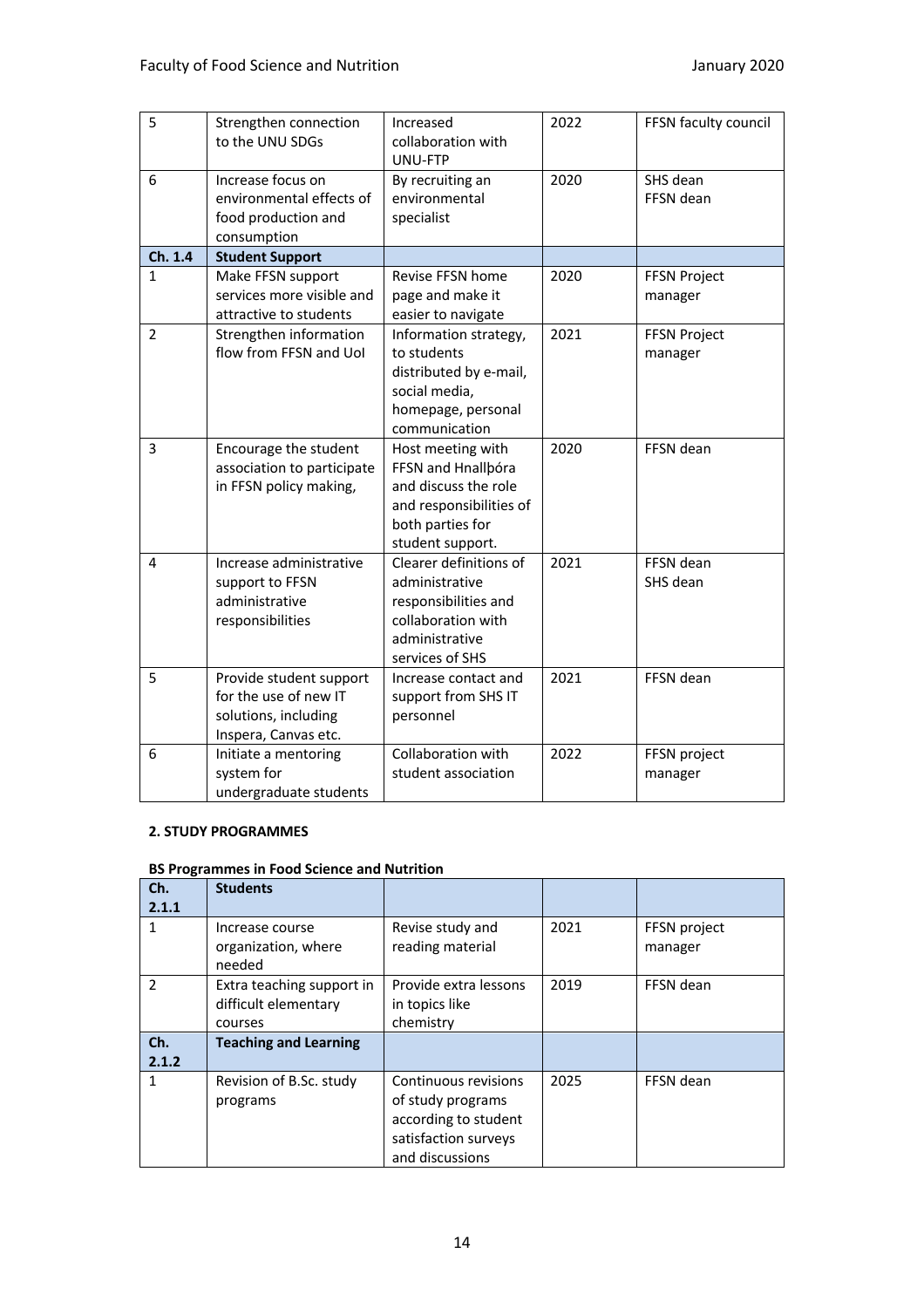| $\overline{2}$ | Increase connection<br>between elementary<br>courses from other<br>faculties and FFSN<br>discipline specific<br>learning objectives | Increase<br>communication<br>between FFSN staff<br>and students                                                                                           | 2022                                    | FFSN dean                                       |
|----------------|-------------------------------------------------------------------------------------------------------------------------------------|-----------------------------------------------------------------------------------------------------------------------------------------------------------|-----------------------------------------|-------------------------------------------------|
| 3              | Increase variation in<br>teaching methods and<br>assessment                                                                         | Increase collaboration<br>with the University<br>Centre of Teaching<br>and Learning in<br>providing annual<br>short courses for the<br>FFSN faculty staff | 2022                                    | FFSN project<br>manager                         |
| Ch.<br>2.1.3   | Coordination between teaching and research                                                                                          |                                                                                                                                                           |                                         |                                                 |
| $\mathbf{1}$   | Revise study material<br>according to advances                                                                                      | <b>Faculty Policy: Stay</b><br>up to date on<br>technological<br>advances within the<br>field and include that<br>in teaching material                    | Ongoing.<br>Re-<br>evaluated<br>in 2025 | FFSN project<br>manager<br>FFSN faculty council |
| 2              | Continued research and<br>teaching integration in<br>early B.Sc. studies                                                            | Make sure that more<br>experienced FFSN<br>staff are teaching in<br><b>B.Sc. courses</b>                                                                  | Ongoing.<br>Re-<br>evaluated<br>in 2025 | FFSN project<br>manager<br>FFSN faculty council |

#### **MS Programmes in Food Science and Nutrition**

| Ch.<br>2.2.1 | <b>Students</b>                                                                                  |                                                                                                                                |      |                                                                   |
|--------------|--------------------------------------------------------------------------------------------------|--------------------------------------------------------------------------------------------------------------------------------|------|-------------------------------------------------------------------|
| $\mathbf{1}$ | Decrease drop out in<br>nutrition studies (e.g.<br>sports nutrition) due to<br>student isolation | Increase connection<br>between students<br>through providing<br>common facilities, e.g.<br>in new School of<br>Health building | 2025 | Faculty meeting and<br>SHS dean                                   |
| 2            | Strengthening of M.Sc.<br>orientation                                                            | Interviews and<br>orientation meetings<br>with students at study<br>start                                                      | 2020 | FFSN graduate study<br>committee                                  |
| 3            | Increased quality control<br>on M.Sc. projects                                                   | Revision of admission<br>criteria, progress<br>reports, final thesis<br>and presentations                                      | 2020 | FFSN graduate study<br>committee                                  |
| 4            | Firmer structure of M.Sc.<br>programs                                                            | Implement joint rules<br>for M.Sc. studies at<br><b>SHS</b>                                                                    | 2021 | FFSN graduate study<br>committee<br>SHS graduate study<br>manager |
| 5            | Introduce specialized<br>University support<br>services for M.Sc.<br>students                    | Connections to the<br>University Centre for<br>graduate studies                                                                | 2020 | FFSN project<br>manager                                           |
| Ch.<br>2.2.2 | <b>Teaching and Learning</b>                                                                     |                                                                                                                                |      |                                                                   |
| $\mathbf{1}$ | Increase<br>entrepreneurship and                                                                 | Provide courses in<br>entrepreneurship,<br>start-ups, and product                                                              | 2022 | FFSN faculty<br>committee                                         |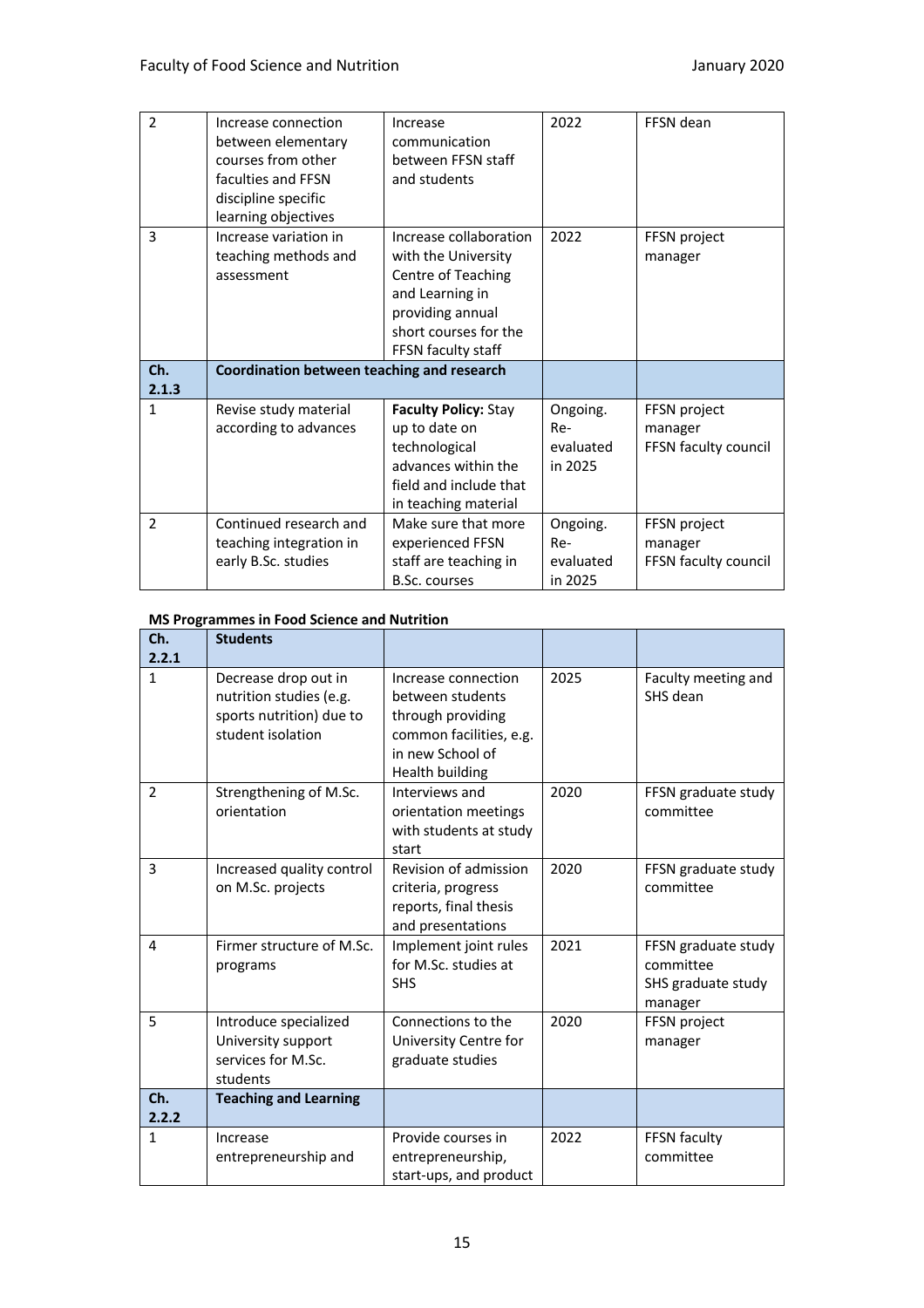|                | start-up knowledge of<br>students                                                  | valorisation, e.g.<br>through EIT food<br>collaboration                                                                    |                                         |                                                      |
|----------------|------------------------------------------------------------------------------------|----------------------------------------------------------------------------------------------------------------------------|-----------------------------------------|------------------------------------------------------|
| $\overline{2}$ | Provide more variation<br>in clinical settings in<br>nutrition studies             | Increased connection<br>to other health care<br>institutions                                                               | 2025                                    | FFSN faculty<br>committee<br>FFSN project<br>manager |
| 3              | Interdisciplinary M.Sc.<br>projects                                                | FFSN policy: Increase<br>collaboration<br>between disciplines<br>within FFSN and with<br>external specialists              | Ongoing.<br>Re-<br>evaluated<br>in 2015 | FFSN faculty<br>committee                            |
| Ch.<br>2.2.3   | Coordination between teaching and research                                         |                                                                                                                            |                                         |                                                      |
| $\mathbf{1}$   | Continuing support to<br>research and teaching in<br>M.Sc. projects and<br>courses | Continue<br>collaboration with<br>domestic and<br>international<br>institutes, industry<br>and health care<br>institutions | Ongoing,<br>re-<br>evaluated<br>in 2025 | FFSN faculty<br>committee                            |
| $\mathcal{P}$  | Increase exposure of<br>M.Sc. student research<br>projects and activities          | Media, social media,<br>FFSN day, Science<br>fares, articles in news<br>or public journals                                 | 2022                                    | FFSN project<br>manager<br>SHS PR manager            |

#### **PhD Programmes in Food Science and Nutrition**

| Ch.<br>2.3.1   | <b>Students</b>                                                                           |                                                                                                                                               |      |                                                                  |
|----------------|-------------------------------------------------------------------------------------------|-----------------------------------------------------------------------------------------------------------------------------------------------|------|------------------------------------------------------------------|
| $\mathbf{1}$   | Strengthening of Ph.D.<br>orientation                                                     | Interviews and<br>orientation meetings<br>with students at study<br>start                                                                     | 2020 | SHS doctoral study<br>committee<br>FFSN faculty council          |
| $\overline{2}$ | Improve integration of<br>Ph.D. students and staff<br>(FFSN, Matís, Landspítali,<br>etc.) | Contracts with<br>hosting institutions<br>securing Ph.D.<br>integration in staff<br>activities, access to<br>facilities and<br>infrastructure | 2020 | <b>FFSN Head</b><br>Collaboration<br>committees                  |
| 3              | Introduce specialized<br>University support<br>services for Ph.D.<br>students             | Connections to the<br>University Centre for<br>graduate studies                                                                               | 2020 | FFSN project<br>manager                                          |
| Ch.<br>2.3.2   | <b>Teaching and Learning</b>                                                              |                                                                                                                                               |      |                                                                  |
| $\mathbf{1}$   | Increased quality control<br>on Ph.D. projects within<br><b>FFSN</b>                      | <b>Revision of FFSN</b><br>admission criteria,<br>progress reports, mid-<br>term evaluations, final<br>thesis and<br>presentations            | 2020 | FFSN dean                                                        |
| $\mathcal{P}$  | Firmer structure of Ph.D.<br>programs                                                     | Revision of joint rules<br>for the ORPHEUS<br>validation                                                                                      | 2021 | SHS doctoral study<br>committee<br>SHS graduate study<br>manager |